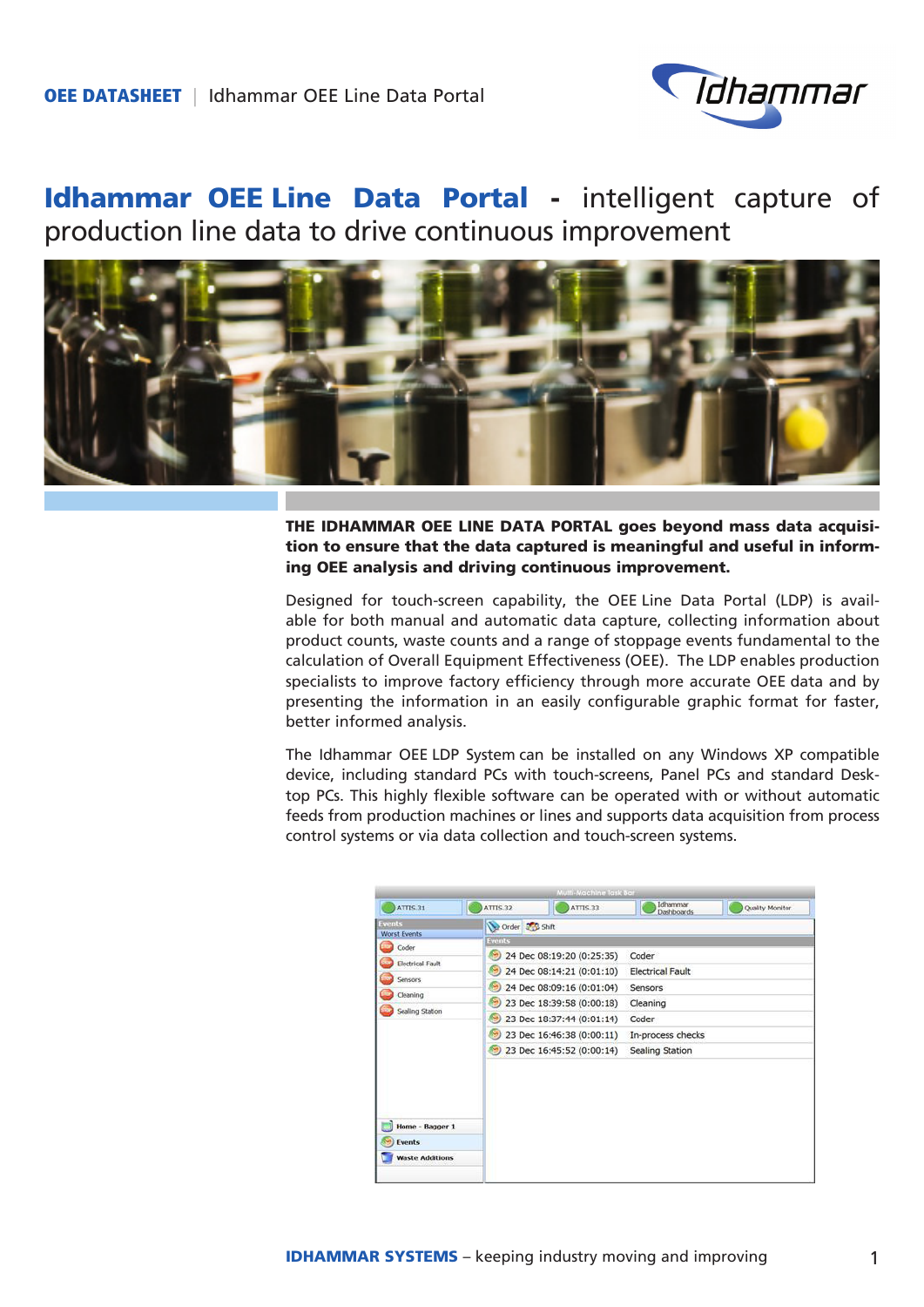

![](_page_1_Picture_1.jpeg)

### Idhammar Manual Line Data Portal

The Manual LDP system enables users to enter information about product counts, waste and stoppage events as they happen in a structured and controlled way. The software is designed for touch-screen capability providing operators with a simple, fast and easy to use method of data entry. As the Manual LDP is part of the Idhammar Line Data Portal suite, it can provide manufacturers with a useful stepping-stone to a fully automated line data capture system.

*Idhammar Manual LDP in action at a large food manufacturing site*

### Idhammar Automatic Line Data Portal

While manual data capture methods generally provide sufficient insight to improve OEE scores to a certain extent, once OEE scores reach 65% or more, the losses experienced are likely to be as a result of more subtle performance issues. Discovering these issues requires accurate, real-time data acquisition. For example, while 240 x 15 second stops in an 8 hour shift are almost impossible to record manually, collectively they still account for an hour of lost production.

Whilst fully automatic process control systems such as SCADA, provide extremely accurate time-based information, on their own they fail to obtain the full causal information behind the stoppage. For example, an operator seeing a fault at the end of the line chooses to stop the line by opening the nearest machine guard. As a consequence the alarm list records "guard open", when in reality this had nothing to do with the stoppage.

To overcome this issue, the Idhammar OEE Automatic LDP System is designed to ensure ongoing operator involvement providing users with both accurate and meaningful OEE information. This is achieved by using touch-screen PCs linked to machine-run, product count signals and/or PLC.

![](_page_1_Figure_9.jpeg)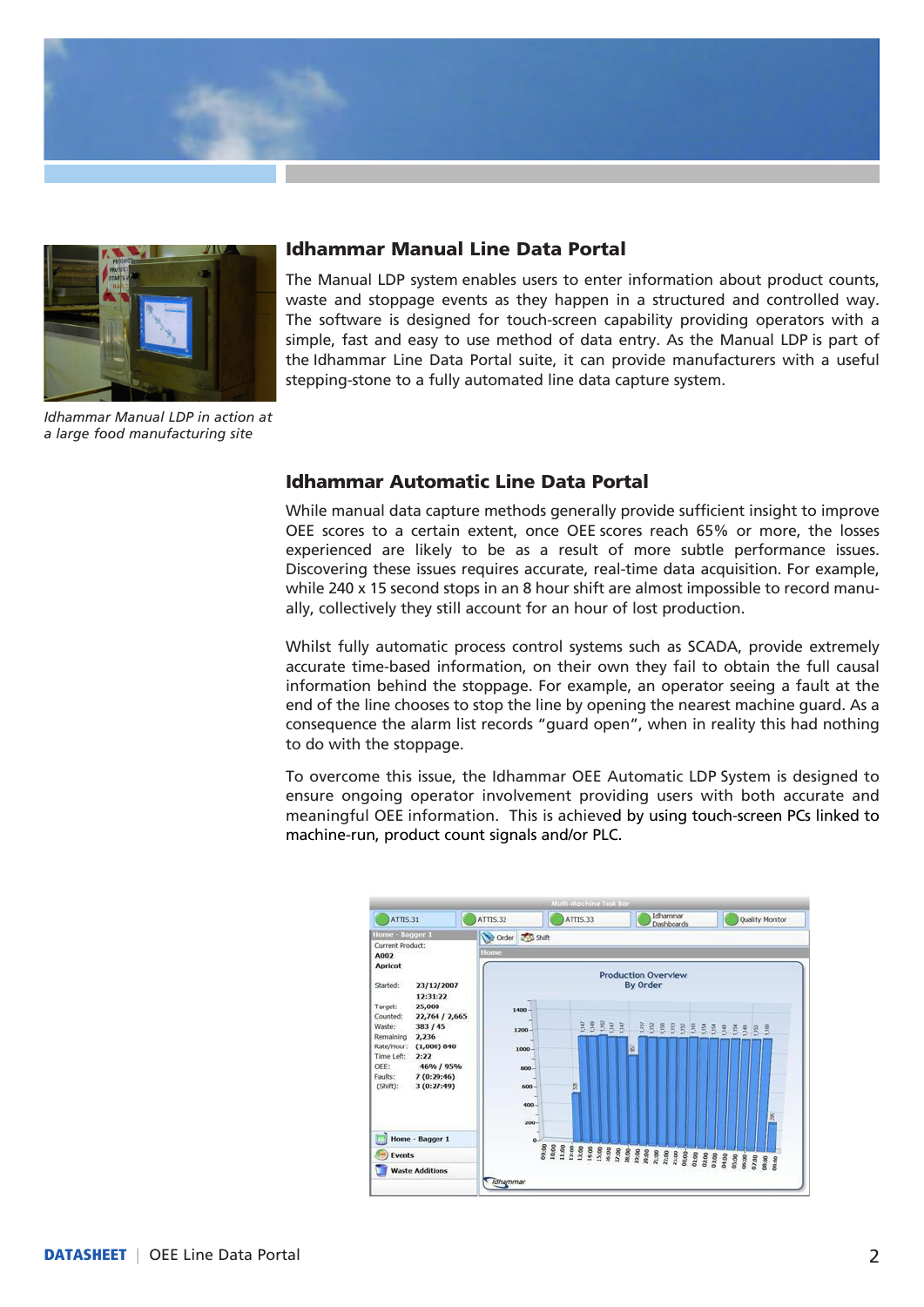![](_page_2_Picture_0.jpeg)

When we record good product, reject counts and failure times automatically but ask the operator to confirm loss event reasons, we improve accuracy and keep the operator fully informed of the losses. This approach delivers the following three benefits:

- 1. Every loss is recorded, including minor stoppages to ensuring that everything is accurately measured and monitored.
- 2. The operator is fully involved and quickly aware of the situation including real-time management information to support decision making:
	- Time to finish this product at current performance
	- **Worst stoppage events this and last shift**
- 3. The paper-less data capture removes a significant administrative burden and provides easily accessible, reliable and accurate audit trail.

Implementing automated line data capture increases accuracy, enables deeper real-time analysis into hidden issues and reduces paperwork on the factory floor. As well as providing a quick and easy means of gathering manufacturing performance data, the Line Data Portal provides the operator with up to the minute information on machine performance for the current run.

### Flexible configuration

The Line Data Portal can be operated with or without automatic feeds from a production machine or line. Up to five monitoring points can be linked to a single LDP. Where automatic feed is available, the Line Data Portal can be configured for up to five monitoring points to accept the data necessary to calculate OEE including:

- Machine start and stop time
- A range of different fault signals
- Product and waste counts

#### Real time failure analysis

Details of each stoppage event will be transmitted to the central OEE server but will also be available at the LDP device. Users will benefit from immediate access to the stoppage log together with an analysis of the events which happen most frequently and/or cause the worst time losses.

#### Operator management information

Operators are shown key information for each production run including:

- Start date and time
- **·** Estimated completion date and time
- Product counts produced, waste, remaining
- OEE both average and variations over time
- Stoppage log
- Ten top stoppages